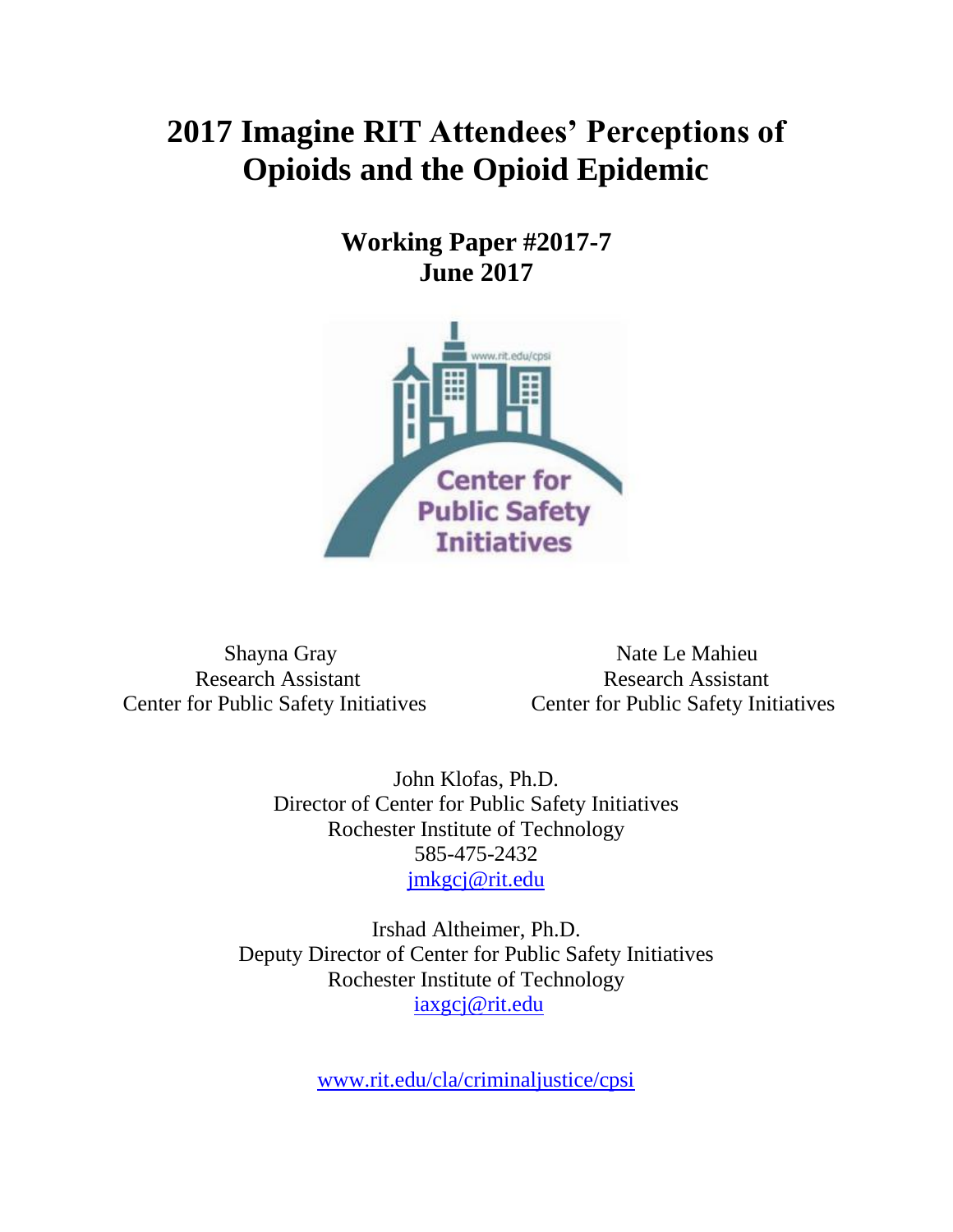#### **Summary**

In May of this year (2017), surveys on issues relating to what has become known as the 'Opioid Crisis' were completed by 347 adults who attended the annual technology festival at Rochester Institute of Technology. The survey showed that a high percentage of respondents (41%) had been prescribed opioid painkillers at some point, and nearly two thirds (63%) know someone who had been prescribed that type of medication. A still higher percentage (73%) know someone who has abused some drug or suffered addiction problems. When it came to support for policies dealing with this problem, there is little support for treating drug abusers as criminals (15%) and higher levels of support for alternative approaches including over-thecounter availability of anti-overdose medications (90%), and medically supervised sites where users can inject drugs safely (47%).

The data from this survey suggest the value of reframing our thinking about the nature of drug problems and society's response to them. Although data never supported the often-popular image of drug use as a problem concentrated in an out-of-the-mainstream and often criminal class, data on the opioid crisis clearly defy such characterizations. This problem has been fueled by legitimate drug manufacturing and legal channels for distribution. The widespread experience with opioid painkillers makes that clear. That tragic path from powerfully addictive medication to street markets for heroin and other opioids is important to recognize and to respond to with the care and compassion reflected in the responses to our survey. The drumbeat of punitive responses, however, may once again be heard despite the evidence of its failure. These data support the long line of research calling for pragmatic and humane responses to drug use and addiction.

1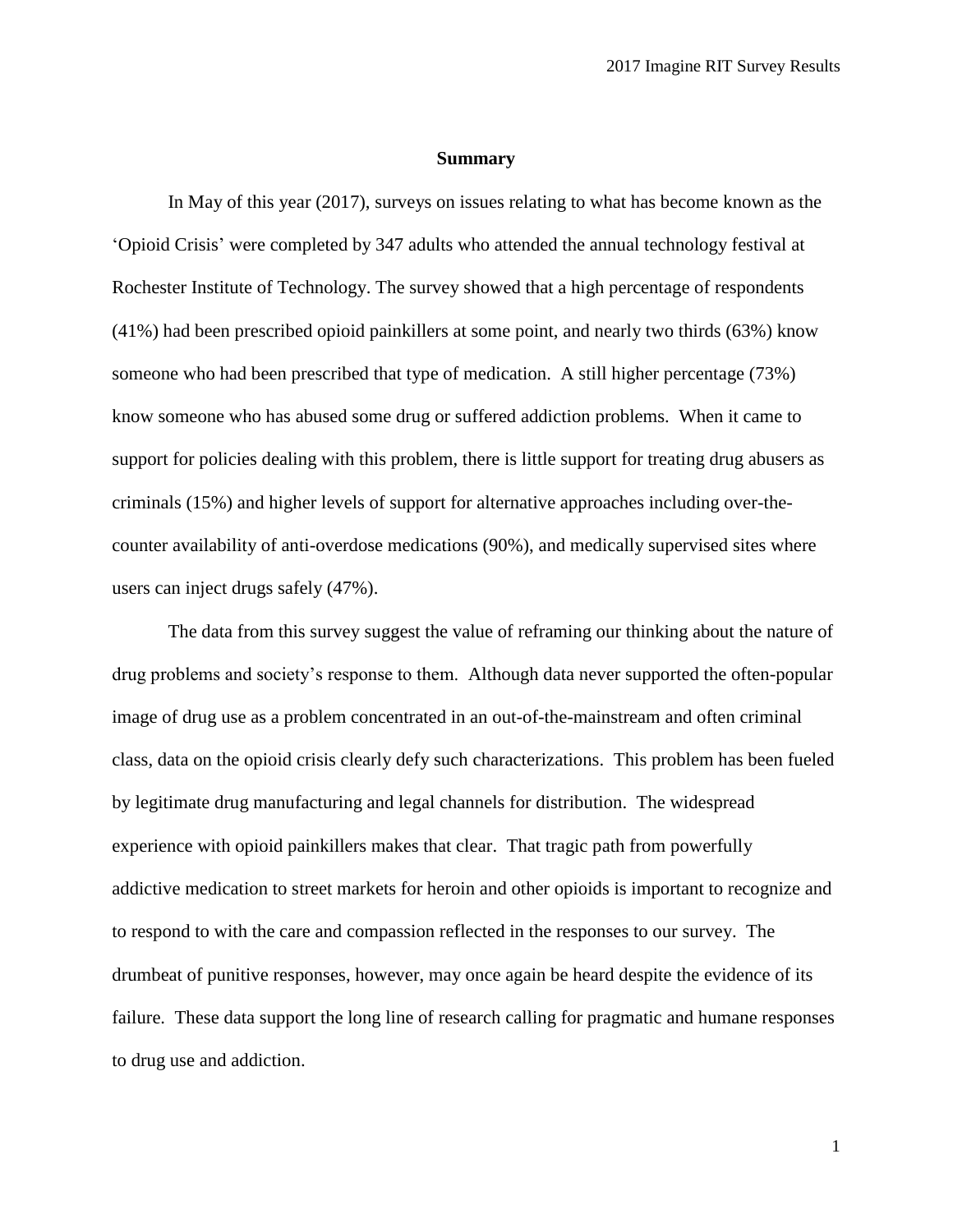## **Introduction**

This paper describes the results of a survey taken by attendees of the 2017 Imagine RIT Festival. Imagine RIT is an innovation and creativity festival hosted at the Rochester Institute of Technology (RIT). Since 2008, approximately 200,000 people have attended Imagine RIT festivals.<sup>1</sup> The Center for Public Safety Initiatives (CPSI) at RIT developed and distributed the survey at the festival. As the sampling method used was convenience sampling and not random sampling, the results of this survey are not representative of opinions of the general public. The event is held on a college campus and is advertised as a festival of technological and scientific innovation, therefore the population taking the survey consists primarily of college students, individuals of higher education, and their families.

The focus of this year's survey was the rising opioid problem in the United States. The survey identifies peoples' experiences with opioid prescriptions and addiction. Furthermore, the survey was designed to tap into attendees' opinions on how to deal with individuals who are addicts, over-the-counter emergency treatments for overdose and supervised injection sites.

#### **Background**

The United States (U.S.) is experiencing a rising problem regarding opioid use, addiction and death as a result of drug overdose. The number of opioid deaths has now surpassed that of motor vehicle accidents (Gusovsky, 2016). In 2015, 38,022 Americans died in car crashes while 52,404 died from opioids (Lopez & Frostenson, 2017). This staggering number amounts to 143 opioid deaths each day across the U.S. This growing problem stems from a variety of factors, but one of the most prominent is the amount of prescriptions for opioids that are being written by healthcare providers. The amount of opioids prescribed in the U.S. and the number of opioid

 $\overline{\phantom{a}}$ 

<sup>1</sup> See link: https://www.rit.edu/imagine/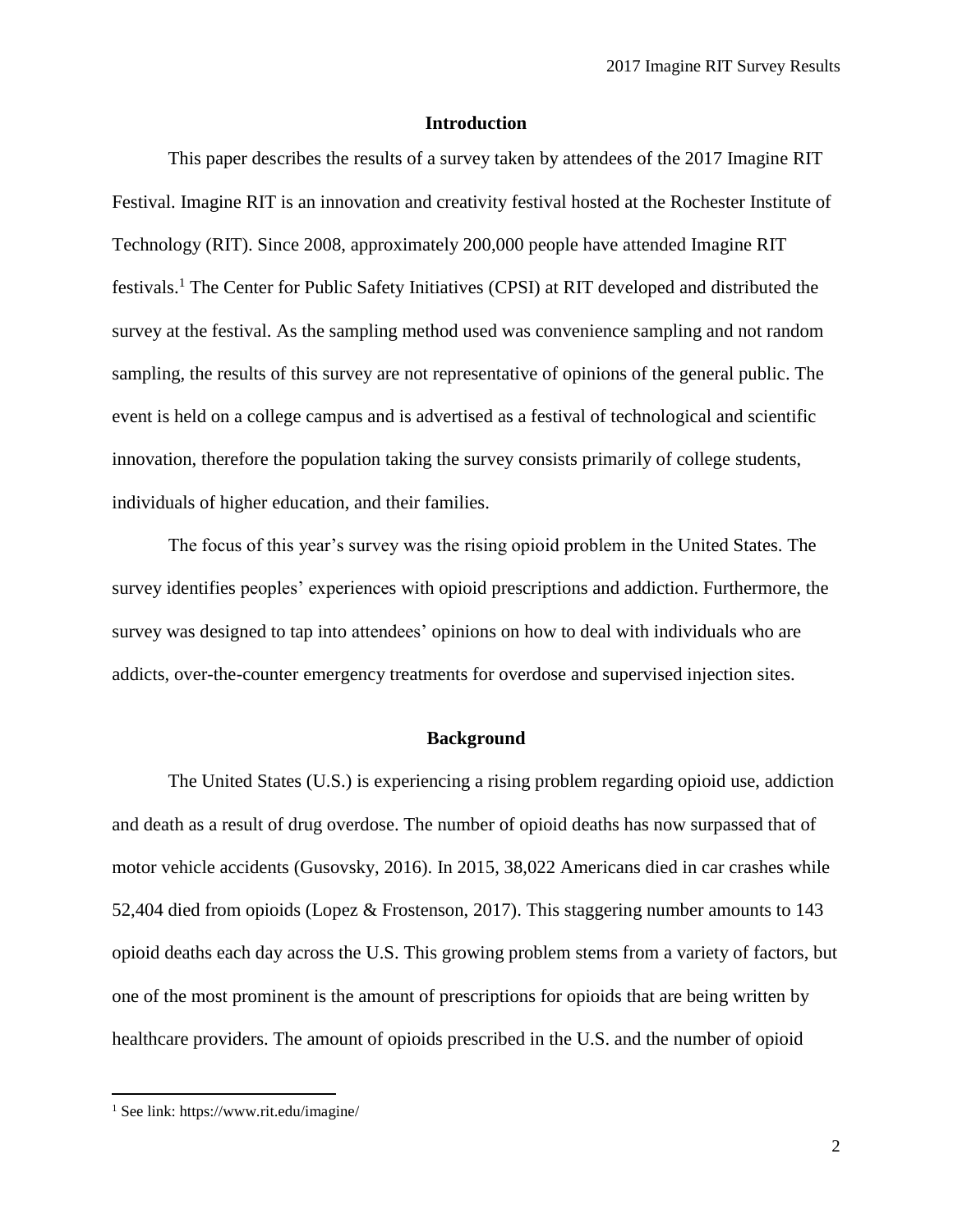deaths have risen simultaneously. In 2013, enough prescriptions were written that every adult in the U.S. could have their own bottle of pills ("Injury prevention & control", 2017). In some circumstances, doctors do not hesitate to prescribe opioids to patients with pain that does not warrant that level of relief (Murthy, 2016). Doctors are also willing to prescribe opioids for longer periods of time than necessary (Murthy, 2016). Consuming opioids for extended periods of time can cause physical dependence on the drug, where a person relies on the drug to prevent withdrawal symptoms ("Opiate and Opioid Withdrawal," 2017).

There are several policy matters that are associated with the rise in opioid addiction and overdose. The first matter explored in the survey was treating addicts as criminals. Supporters of treating addicts as criminals believe that the incarceration of drug addicts will deter drug abusers from using drugs (Spohn & Holleran, 2002). Opponents support the idea that incarceration does not decrease drug use and instead believe that addicts should be treated as patients and use or possession of drugs should be treated as a health issue. They encourage treatment over incarceration as a means to helping addicts get clean and stay out of trouble with the law. Without treatment, addicts are likely to continue using once they are released from incarceration and are subject to a higher risk of recidivism ("Drug addiction is an illness", 2015).

Another policy matter regarding opioids involves emergency treatments such as Narcan<sup>®</sup> that save addicts from death once they have overdosed. Narcan is currently used by police officers and medical staff, but there is some desire for it to be made available to the general public without requiring a prescription. The availability of Narcan without a prescription is supported by the rationale that family members and friends of addicts can purchase the emergency treatment and have it handy in the event that their loved one overdoses. Administration of Narcan would allow that person the ability to save an individual without losing

3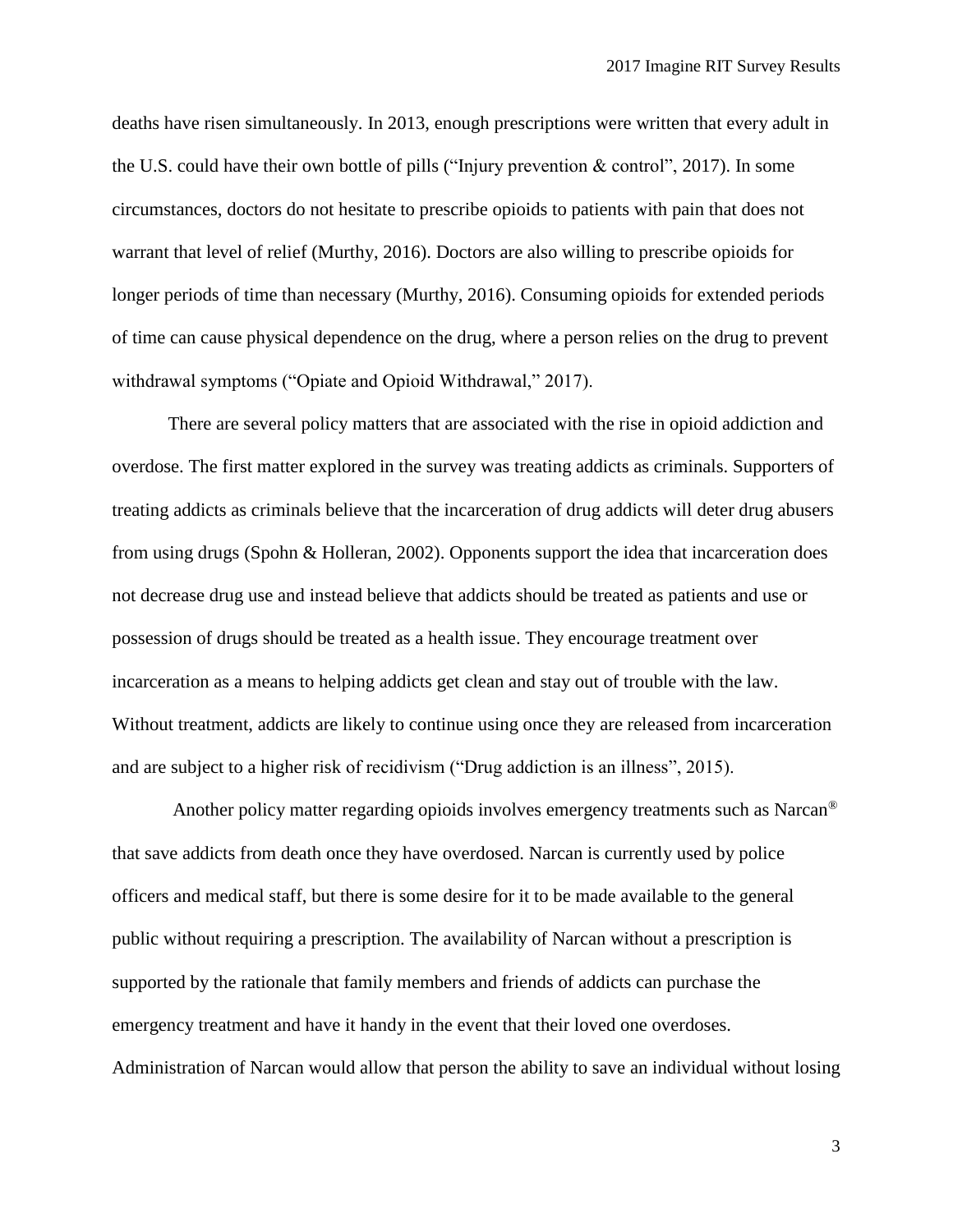time waiting for police or medical personnel to respond to the scene (White, 2016). Although this could have an impact on the amount of lives saved, the use of emergency treatments such as Narcan requires training in order to administer it properly.

The final policy matter explored in the survey is the availability of supervised injection sites. Supervised injection sites are safe locations where addicts can inject drugs with medical oversight. There, addicts are provided with clean needles to reduce the risk of spreading disease and Narcan is on hand in case of an overdose. Supporters of supervised injection sites believe that the sites will prevent addicts from injecting the drug in private (Weller, 2016). This concept is rooted in the idea that if addicts are going to inject, it might as well be in a safe environment. If an addict overdoses alone, other individuals are not present to call 911 or administer Narcan.

The goal of these sites is to save lives, as well as allow addicts the opportunity to seek further treatment (Weller, 2016). Canada has implemented supervised injection sites and has seen success from them. The number of overdose deaths within 500 meters of the Insite facility in Vancouver, Canada, decreased by 35% since its opening (Stuek, 2011). There was an additional 9% decrease that occurred in the rest of Vancouver (Stueck, 2011). Even though overdose deaths were significantly reduced, supervised sites are still a controversial matter. Although the sites may save lives by preventing overdoses, the sites still allow for the continued use of drugs. Additionally, opponents argue that supervised injection sites do not provide addicts with enough resources to seek treatment and end their addiction (Stueck, 2011).

#### **The Survey**

The survey that was used for the Imagine RIT event was developed by the researchers of the CPSI and progressed over the course of three meetings. The development of the survey questions were based around previous research that has been conducted on the opioid epidemic.

4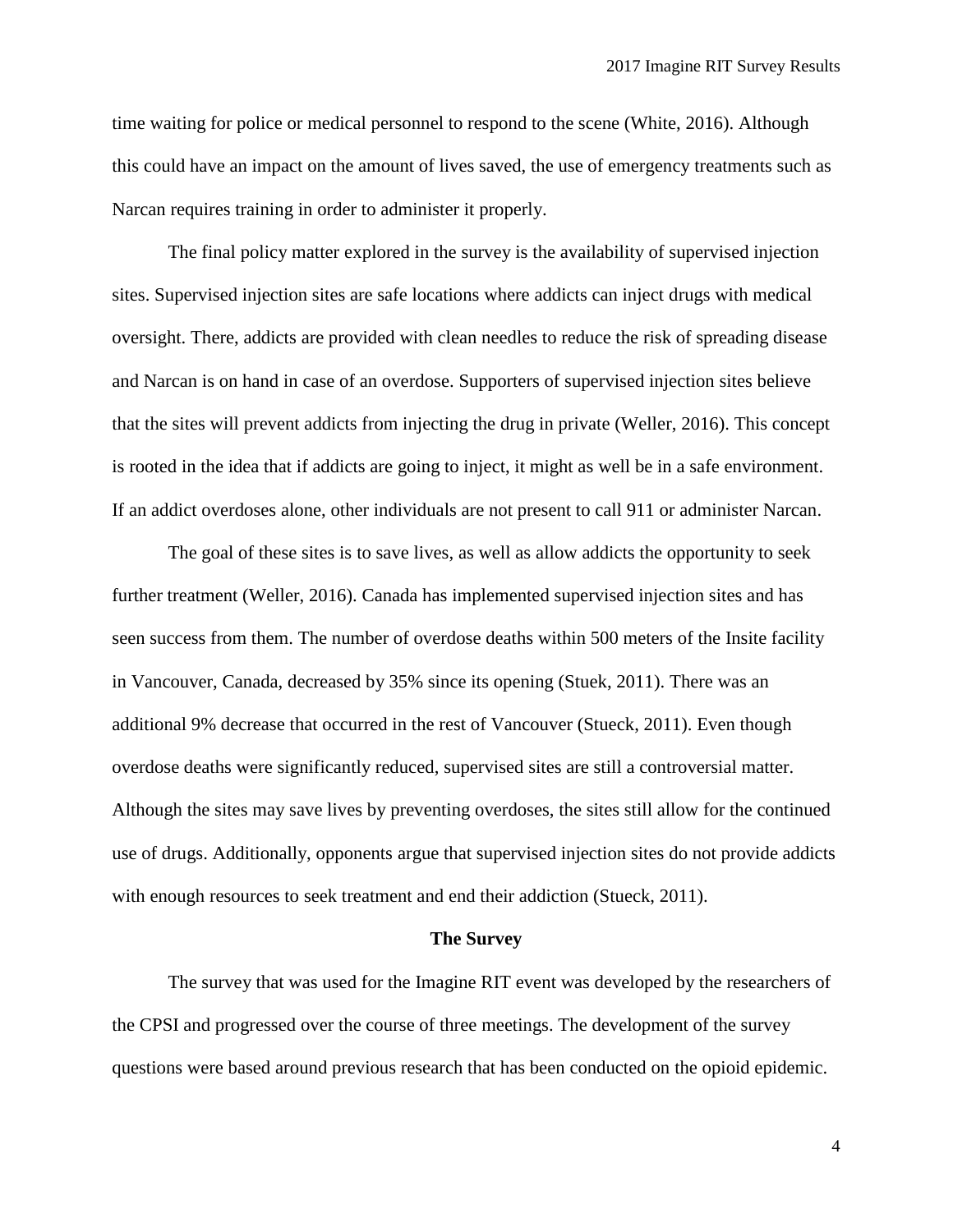The survey questions were designed to tap into attendees perceptions of OTC (Over the Counter) emergency treatment availability, supervised injection sites, punitive treatment of drug abusers, among others. OTC drugs are drugs that can be purchased at retail stores without a prescription. Additionally, when designing the Imagine RIT survey, the CPSI researchers included various demographic questions that would be most relevant to anticipated disparities in responses to survey questions. The demographic questions on the survey included respondents' gender, age, and attained level of education.

Surveys were distributed on May  $6<sup>th</sup>$ , 2017, at the CPSI booth at Imagine RIT. The survey was available on paper and online through RIT's Qualtrics survey software. The online survey was accessed by respondents through a link or Quick Response (QR) code provided at the booth and was printed in the Imagine RIT program pamphlet. The survey was designed to be short in length, taking no more than a minute to answer 12 questions. The survey can be found in Appendix A.

Of the 347 survey responses, 30 respondents chose to answer questions online through the Qualtrics software. Utilizing an online survey platform to distribute the survey offers a variety of advantages versus using face-to-face methods. By using an online survey program, time is saved for both researchers as well as the individuals taking the survey (Wright, 2005). Additionally, by utilizing online surveys, we can gain access to participants who may not be comfortable with taking a survey in person, especially as the survey is sensitive in subject matter.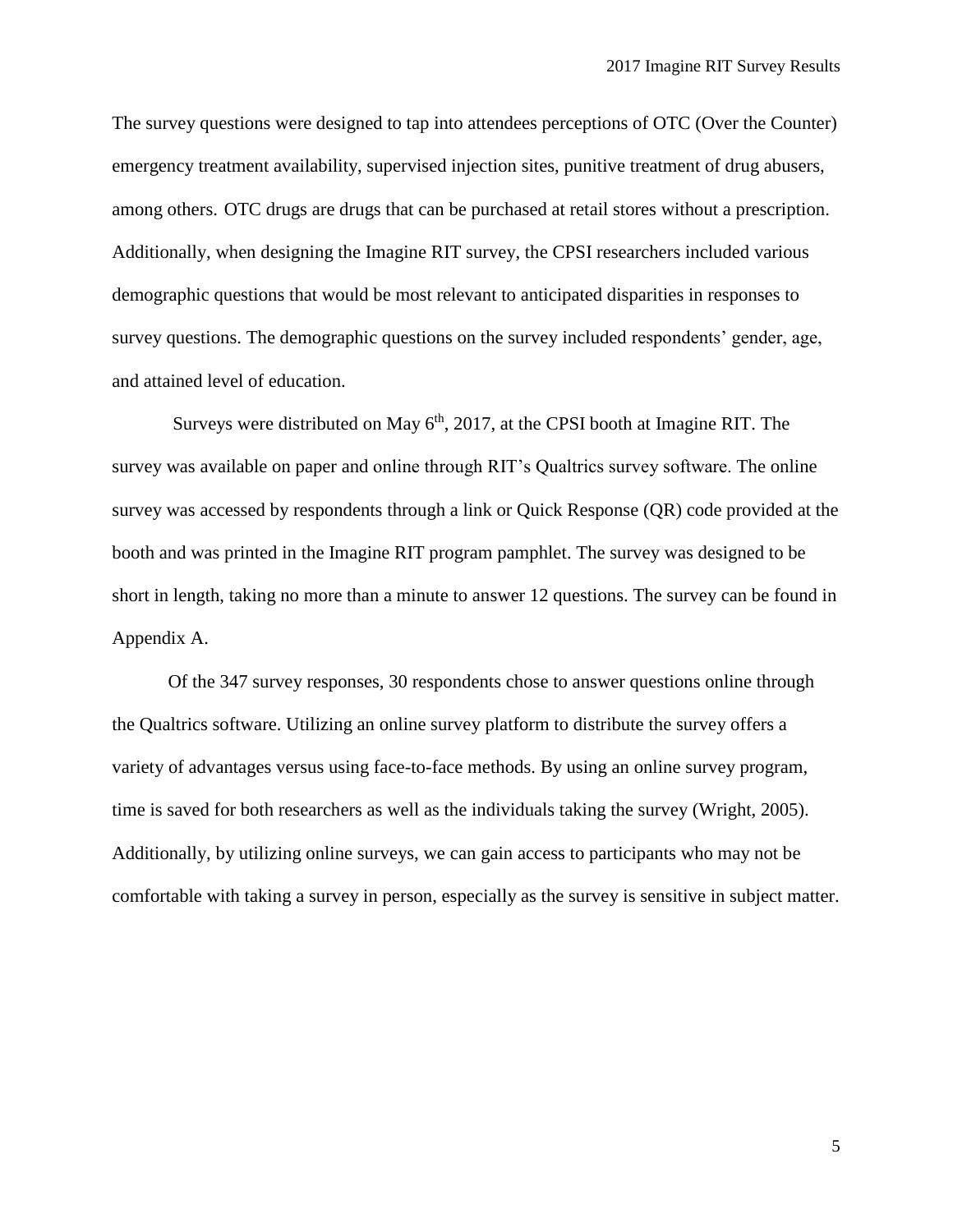## **Survey Results**

## **Sample Descriptive Statistics**

Of the 347 survey respondents, 338 self-identified their age. Overall, the largest percentage of respondents were in the "18-24 years old" category (32%, n=108 - See Figure 1), which was to be expected as RIT is primarily populated with college students. The second largest age category group of respondents identified was the "45-54 year old" category (22.8%, n=77). *Figure 1: 2017 Imagine RIT Survey Respondents' Age (N=338)*



Three hundred forty-three survey respondents disclosed their gender identity in the Imagine RIT Survey. Overall, 55.1% (n=189) of the respondents identified as male, while 44% (n=151) of respondents identified as female. Those that did not identify as either male or female made up 0.9% (n=3) of respondents.

The last demographic question on the Imagine RIT survey identified survey respondents' educational attainment. To keep the survey terse, the levels of education were categorized into "some high school or equivalency," "some college or vocational training," and "graduate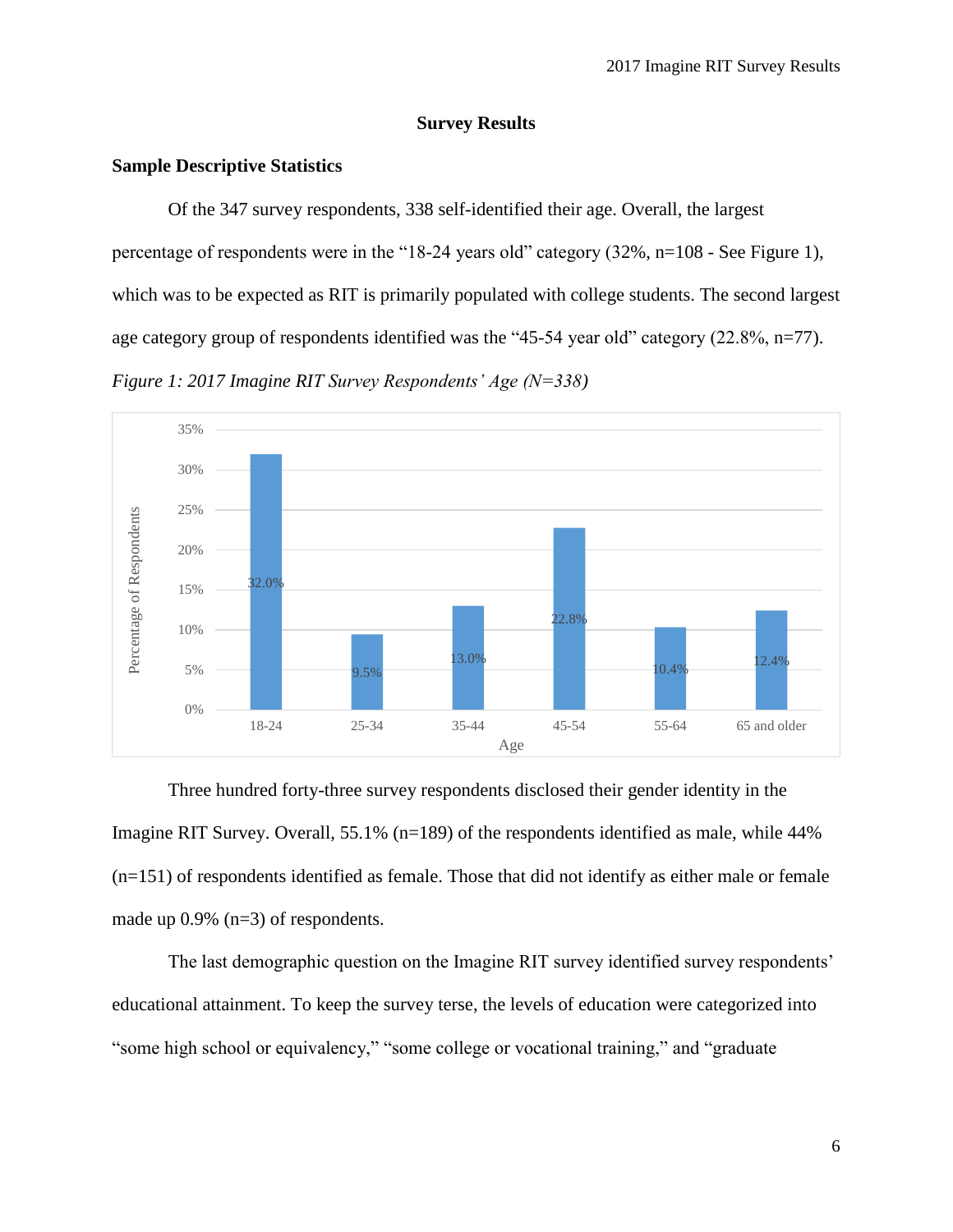school." The majority of survey respondents fell into the "some college or vocational training"

group  $(51.0\%$ , n=174) or the "graduate school" group  $(43.4\%$ , n=148 - See Figure 2).



*Figure 2: 2017 Imagine RIT Survey Respondents' Educational Attainment (N=341)*

Furthermore, the CPSI researchers wanted to identify whether respondents: (1) live in the State of New York, (2) live in Monroe County and (3) live in the City of Rochester. The motive for including questions based on where survey respondents resided was to identify disparities in perceptions associated with living in urban, suburban, and rural environments. Since Rochester is the only urban city in Monroe County, potential differences could exist between respondents living in Monroe County and those living in the city of Rochester. Moreover, differences could exist between Monroe County, Rochester, and the rest of the state of New York.

The survey results indicated that the Imagine RIT survey respondents primarily: live in the state of New York (79.6%, n=277), and within Monroe County (56.4%, n=194). Approximately one-third of survey respondents stated that they lived in the city of Rochester (29.5%, n=99).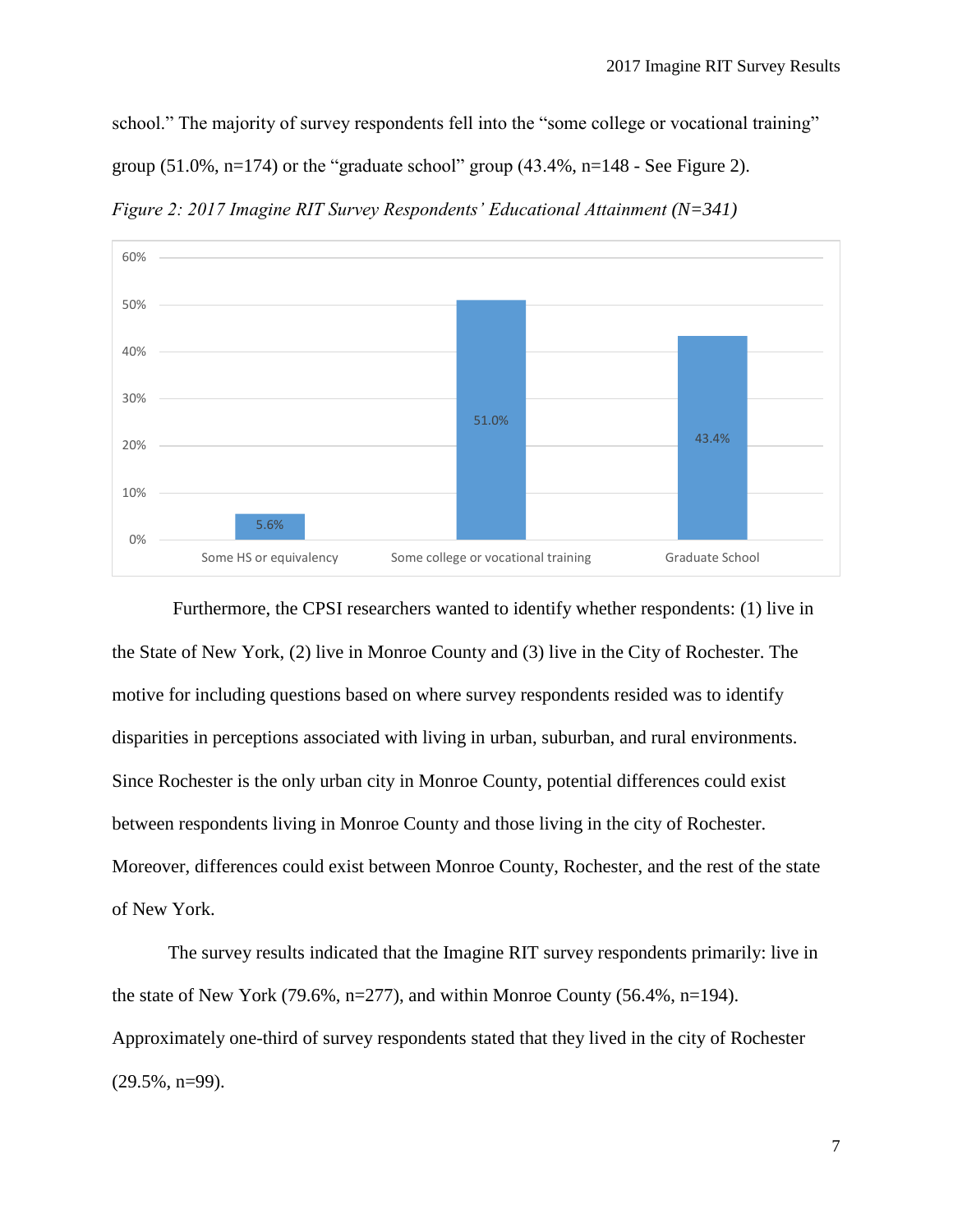#### **Sample Agreement to Survey Questions**

In this section, we describe the results to the survey items specific to opioids. A finding within the survey is that  $41\%$  (n=143) of respondents (See Figure 3) have been prescribed an opiate at some point in their life. Since 1999, the amount of prescriptions that have been written by healthcare providers has quadrupled ("Injury prevention & control", 2017). This increase in the number of prescriptions may contribute to the finding that two-fifths of the survey respondents had been prescribed an opioid.

The vast majority of respondents (90%, n=308) supported the availability of OTC emergency treatments (See Figure 3). More than half of respondents (58%, n=190) supported the use of medically supervised drug use or injection sites (See Figure 3). As some may consider medically supervised sites as a more serious health intervention than OTC emergency treatments, this may help explain why more people agreed with making OTC emergency treatments available. Supervised injection sites are considered controversial because they condone the use of drugs in a facility, whereas emergency treatments are a last resort to save addicts from death by overdose.

Only 15% (n=48) of respondents agree that people who abuse drugs should be treated as criminals (See Figure 3). This is contrary to current criminal justice policy, which suggests (or recommends) more punitive sanctions in order to deter the use of drugs. Extant research has shown no evidence that imprisonment would reduce the recidivism, or reoffending, of drug users (Spohn & Holleran, 2002). In recent years, alternatives to imprisonment have been advocated, taking a more rehabilitative stance in treatment of drug users.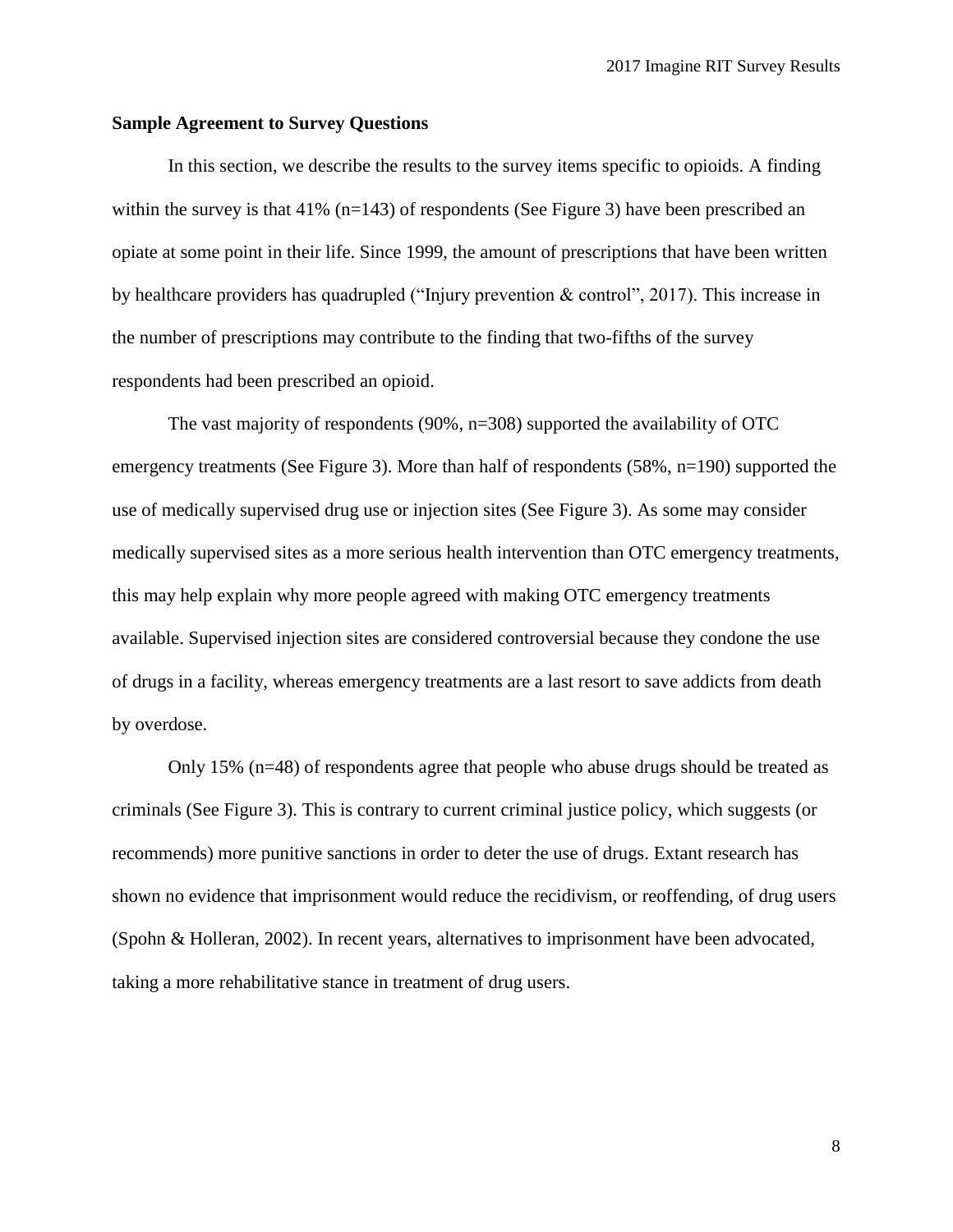

#### *Figure 3: 2017 Imagine RIT Respondents' Overall Agreement to Survey Questions*

## **Cross-tabulations**

One component of CPSI's analysis of the Imagine RIT survey is to include crosstabulations. Cross-tabulations show survey responses that can be separated by another variable, such as demographic variables we presented in Table 1.

There were a few disparities in survey responses among levels of education. We found notable differences in levels of education and how individuals responded to the question "Have you ever been prescribed an opiate?" Individuals who reported higher levels of education had been prescribed an opiate. Nearly half the individuals who had completed some college or had vocational training had been prescribed an opiate. Of the individuals who completed higher education,  $41.9\%$  (n=62) stated that they had been prescribed an opiate. However, those who completed some high school stated that they were prescribed opiates the least (17.5%, n=4).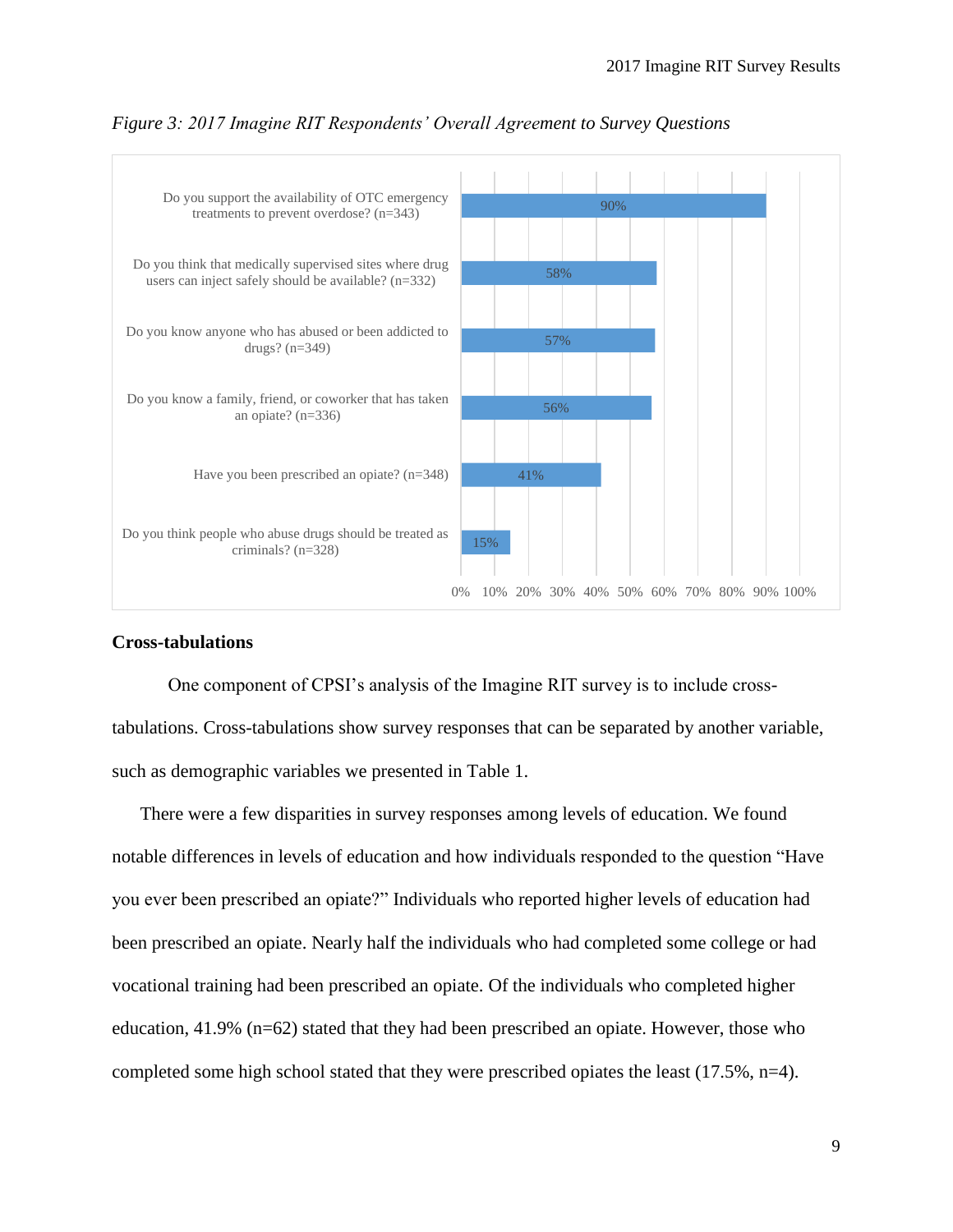This may be related to age, where typically, individuals having attended or completed higher education tend to be older. Approximately one-third of individuals in the age group 18-54 stated that they had been prescribed an opiate, in comparison to individuals who were 55 and older, with roughly one-half of individuals stating they had been prescribed an opiate. This may be due to the fact that when people are older, they have more pain related illnesses that require the prescription of opioids (Buntin-Mushock., Philip, Moriyama, & Palmer, 2005).

Additionally, we found a notable difference in levels of education and responses to the question "Do you think people who abuse or are addicted to drugs should be treated as criminals?" Individuals who attained some high school education agreed the most (35.9%, n=10 - See Table 1), followed by individuals who attained some college or vocational training (14.4%,  $n=24$ ). Those that attained graduate school education agreed the least (9.5%,  $n=13$ ). This finding is supported by research of educational attainment and perception of punitive views, where individuals of lower educational attainment support harsher punishments (Hough & Moxon, 1985).

|                                                                                                             |                                             | $Q1$ (n=334) | $Q2(n=346)$ | $Q3(n=347)$ | $Q4(n=326)$ | $Q5$ (n=341) | $Q6$ (n=332) |
|-------------------------------------------------------------------------------------------------------------|---------------------------------------------|--------------|-------------|-------------|-------------|--------------|--------------|
|                                                                                                             |                                             |              |             |             |             |              |              |
|                                                                                                             |                                             |              |             |             |             |              |              |
| Gender                                                                                                      | Male $(n=195)$                              | 53.7%        | 42.6%       | 52.8%       | 17.9%       | 92.1%        | 60.8%        |
|                                                                                                             | Female $(n=168)$                            | 59.6%        | 37.1%       | 65.5%       | 10.8%       | 88.0%        | 54.4%        |
|                                                                                                             | I do not identify as male or female $(n=3)$ | 33.3%        | 33.3%       | 33.3%       | 66.7%       | 100.0%       | 33.3%        |
| Age                                                                                                         | $18-24$ (n=108)                             | 51.9%        | 36.1%       | 55.6%       | 17.8%       | 92.5%        | 65.1%        |
|                                                                                                             | $25-34$ (n=32)                              | 53.1%        | 31.3%       | 71.9%       | 18.8%       | 87.5%        | 58.1%        |
|                                                                                                             | $44-54$ (n=44)                              | 62.8%        | 40.9%       | 65.9%       | 11.6%       | 93.2%        | 53.7%        |
|                                                                                                             | $44-54$ (n=77)                              | 64.9%        | 49.4%       | 62.3%       | 10.3%       | 86.8%        | 50.7%        |
|                                                                                                             | $55-64$ (n=35)                              | 57.6%        | 47.1%       | 48.6%       | 14.3%       | 100.0%       | 45.5%        |
|                                                                                                             | $65$ and older $(n=42)$                     | 46.2%        | 45.2%       | 42.9%       | 10.0%       | 87.2%        | 62.2%        |
| Level of Eduaction                                                                                          | Some High School $(n=40)$                   | 51.3%        | 17.5%       | 67.5%       | 35.9%       | 90.0%        | 62.2%        |
|                                                                                                             | Some College or Vocational Training (n=176) | 56.8%        | 43.4%       | 58.0%       | 14.4%       | 91.3%        | 55.7%        |
|                                                                                                             | Graduate School (n=148)                     | 55.6%        | 41.9%       | 54.7%       | 9.5%        | 89.0%        | 58.2%        |
| $QI = Do$ you know a family member, friend, or coworker that has taken an opiate?                           |                                             |              |             |             |             |              |              |
| $Q2 =$ Have you ever been prescribed an opiate?                                                             |                                             |              |             |             |             |              |              |
| Do you know anyone who has abused or been addicted to drugs?                                                |                                             |              |             |             |             |              |              |
| $Q4 = Do$ you think people who abuse or are addicted to drugs should be treated as criminals?               |                                             |              |             |             |             |              |              |
| $Q5 = Do$ you support the availability of over-the-counter emergency treatments to prevent overdose?        |                                             |              |             |             |             |              |              |
| $Q6 = Do$ you think that medically supervised sites where drug users can inject safely should be available? |                                             |              |             |             |             |              |              |

*Table 1: 2017 Imagine RIT Survey Responses Cross-tabulated by Demographic Variables*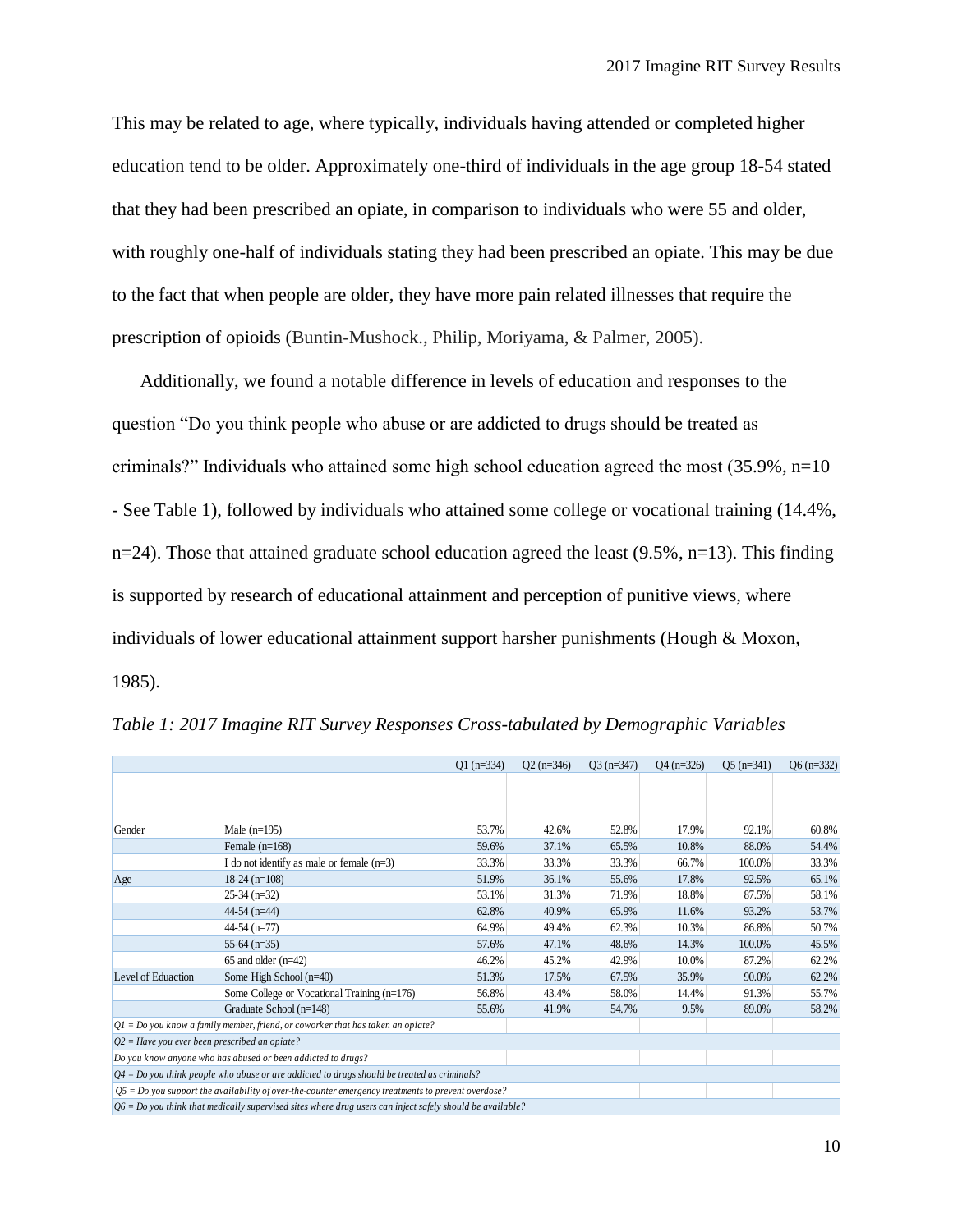A cross-tabulation was also performed on survey respondents' place of residence and their responses to all survey questions. Generally, the analysis showed that respondents from within different locations responded to the survey questions similarly. However, a few differences were identified. Respondents who lived in New York State reported being prescribed an opiate less than those who lived outside of New York State (38.8%, n=110). Those who lived in New York agreed more to Q6 "Do you think that medically supervised sites where drug users can inject safety should be available?" (60.3%, n=167) versus those who did not live in New York (47.8%, n=33). The results of the analysis also showed notable differences between how respondents who lived in Rochester versus those who did not live in Rochester answered survey questions. For Q1 "Do you know a family, friend, or coworker that has taken an opiate?" 47.4%  $(n=47)$  of respondents who lived in Rochester did know someone, while 58.8%  $(n=142)$  of those who did not live in Rochester know someone. According to Keyes, Cerdá, Brady, Havens, and Galea (2014), those who live in suburban or rural areas often work in physically demanding jobs that are prone to injury, and have higher rates of being prescribed opioids.

|  |  | Table 2: 2017 Imagine RIT Survey Responses Cross-Tabulated with Place of Residence |  |  |  |
|--|--|------------------------------------------------------------------------------------|--|--|--|
|--|--|------------------------------------------------------------------------------------|--|--|--|

|                                                                                                             |  |                | $Q1(n=334)$ | $Q2(n=346)$ | $Q3(n=347)$ | $Q4(n=326)$ | $Q5$ (n=341) | $Q6(n=332)$ |
|-------------------------------------------------------------------------------------------------------------|--|----------------|-------------|-------------|-------------|-------------|--------------|-------------|
| Live in NY                                                                                                  |  | Yes            | 54.6%       | 37.3%       | 57.4%       | 16.0%       | 89.4%        | 59.9%       |
|                                                                                                             |  | N <sub>0</sub> | 60.3%       | 49.3%       | 58.9%       | 9.2%        | 93.0%        | 46.5%       |
| Live in Monroe County                                                                                       |  | Yes            | 54.4%       | 37.6%       | 54.7%       | 13.8%       | 89.1%        | 59.2%       |
|                                                                                                             |  | N <sub>0</sub> | 56.3%       | 42.0%       | 60.5%       | 14.9%       | 91.1%        | 56.1%       |
| Live in Rochester                                                                                           |  | Yes            | 47.0%       | 35.9%       | 51.0%       | 13.3%       | 82.4%        | 64.6%       |
|                                                                                                             |  | N <sub>0</sub> | 58.4%       | 41.1%       | 59.3%       | 14.8%       | 93.2%        | 55.4%       |
| $Q1 = Do$ you know a family member, friend, or coworker that has taken an opiate?                           |  |                |             |             |             |             |              |             |
| $Q2$ = Have you ever been prescribed an opiate?                                                             |  |                |             |             |             |             |              |             |
| $Q3$ : Do you know anyone who has abused or been addicted to drugs?                                         |  |                |             |             |             |             |              |             |
| $Q_4 = D_0$ you think people who abuse or are addicted to drugs should be treated as criminals?             |  |                |             |             |             |             |              |             |
| $Q5 = Do$ you support the availability of over-the-counter emergency treatments to prevent overdose?        |  |                |             |             |             |             |              |             |
| $Q6 = Do$ you think that medically supervised sites where drug users can inject safely should be available? |  |                |             |             |             |             |              |             |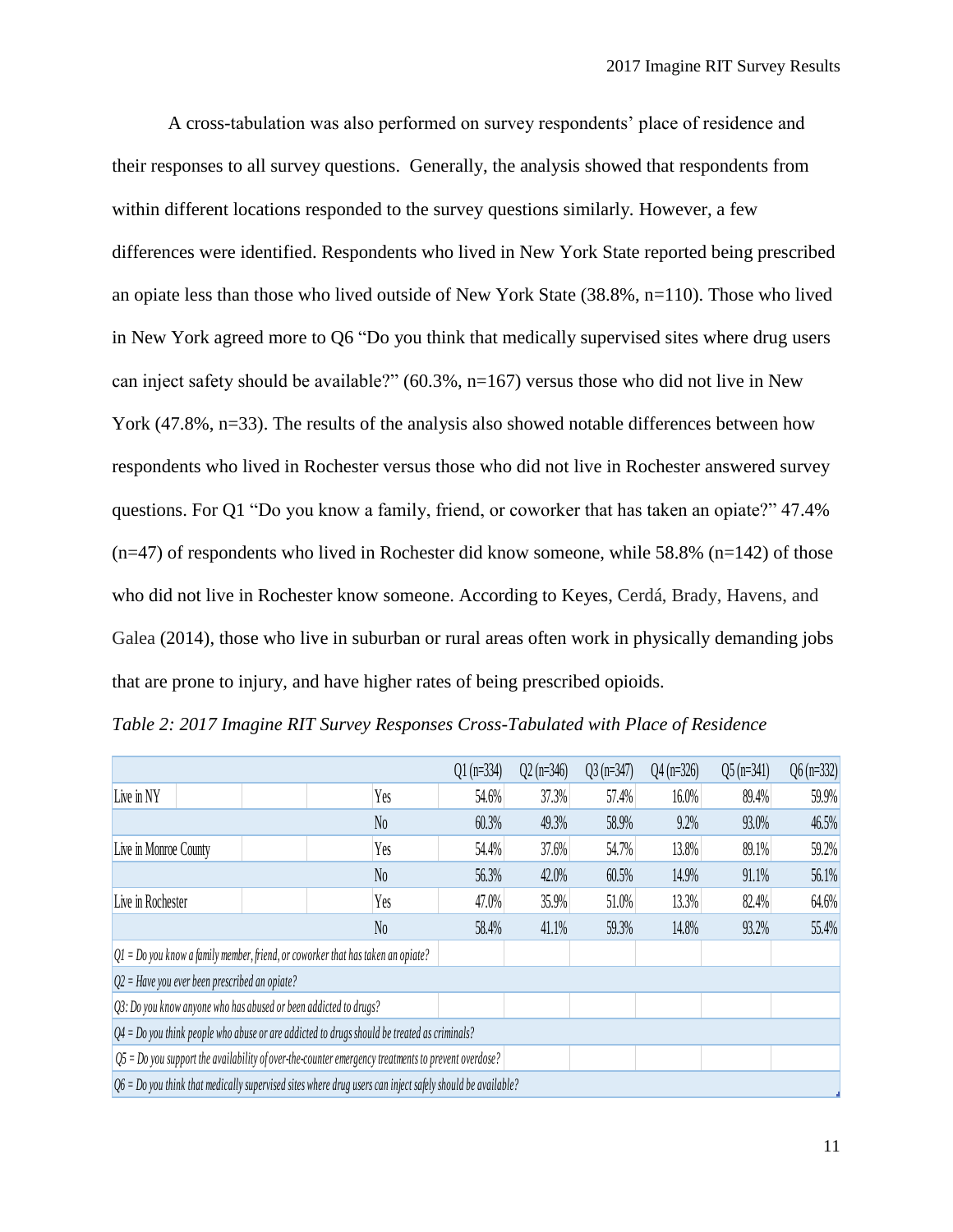#### **Electronic Survey**

The researchers of the CPSI were interested in seeing if disparities existed between electronic survey responses versus paper survey responses. In reference to the sample's overall agreement to the survey questions, the electronic users had responded similarly to the questions on the survey. The largest difference was that electronic survey users reported higher levels of opiate prescriptions. Additionally, electronic survey respondents also reported knowing more family members and friends who have taken opiates, or abused drugs. Moreover, electronic survey respondents reported less agreement with implementing supervised injection sites (47%, n=14), and agreed more to supporting criminal treatment for those who abuse or are addicted to drugs (23% n=7). However, the electronic survey sample was small and likely not representative, and should be acknowledged as a limitation.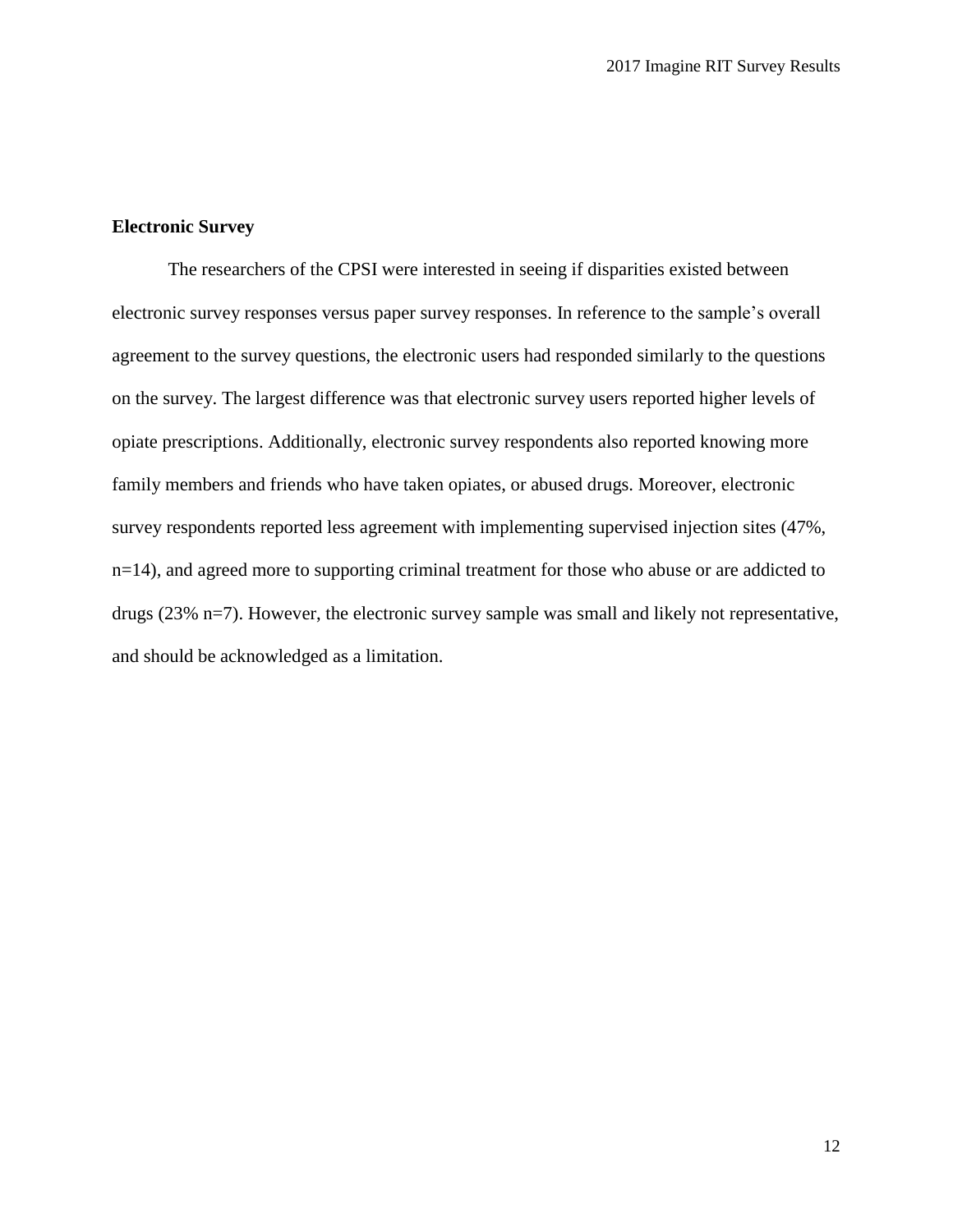# *Figure 4: 2017 Imagine RIT Electronic Survey Respondents Overall Agreement to Survey*

## *Questions*



## **Conclusion**

Surveying attendees at the 2017 Imagine RIT Festival gave access to a robust sample to perform research in the form of survey analysis on opioids and the opioid epidemic. As a whole, the researchers at the CPSI were able to utilize 347 surveys from Qualtrics and the paper format combined.

More than half of the survey respondents knew a friend, family member, or coworker that has taken an opiate, and over half also knew someone who has abused or been addicted to drugs.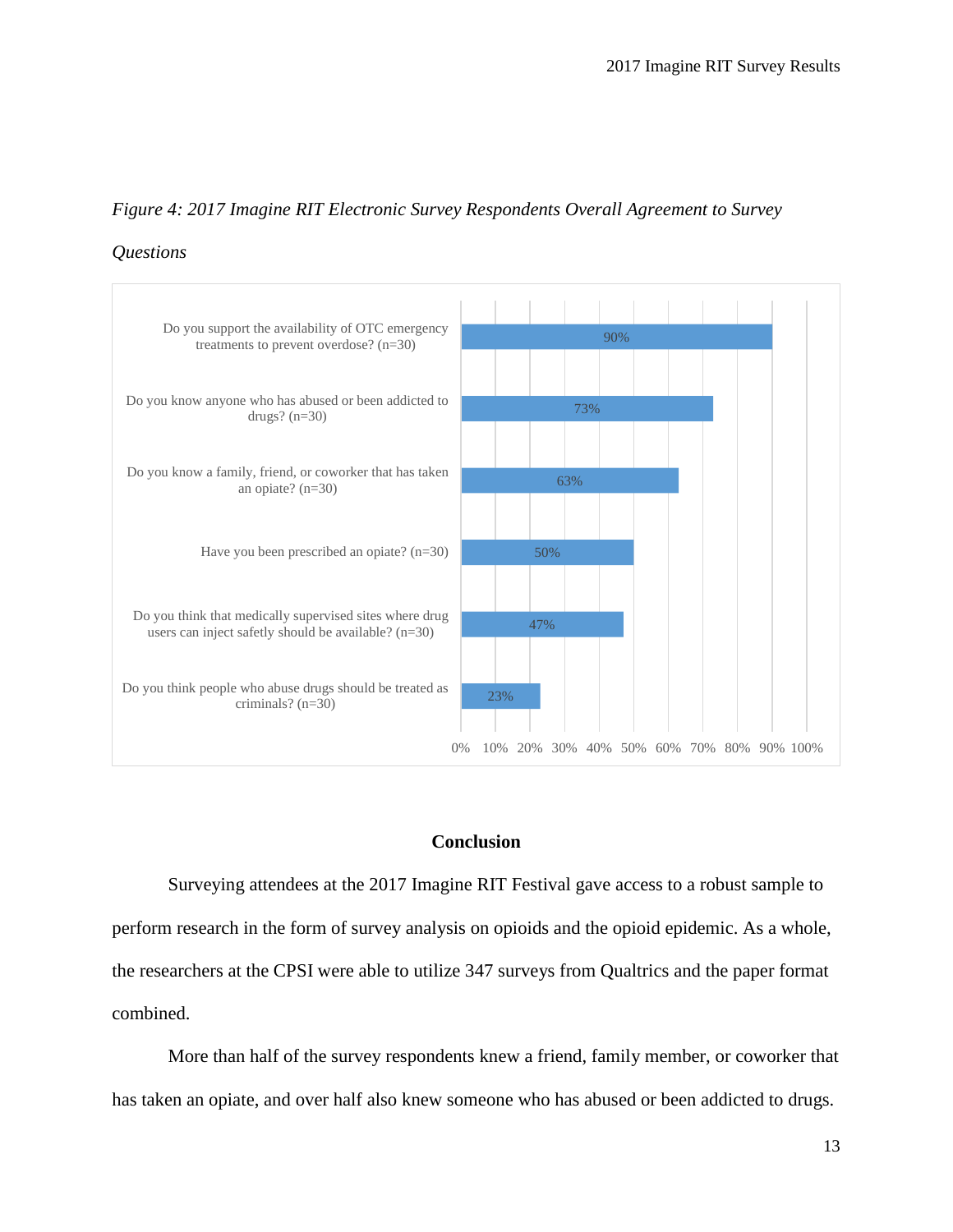Furthermore, the results of our analysis show that the survey respondents are in support of alternative strategies to combat the drug and opioid epidemic, with only a small percentage (15%, n=48 - See Figure 3) agreeing that those who are addicted to drugs should be treated as criminals. Almost the entire sample (90%, n=308) agreed that OTC emergency treatments for overdose should be available, and over half of the sample supported the availability of supervised injection sites. Additionally, we found a connection with respondents' level of education and support for these alternatives.

In addition, we did not identify many disparities in how much respondents agreed to these policy matters regarding their location. Thus, it can be argued that support for progressive policies in addressing the opioid epidemic are not limited to Rochester, and may potentially garner further interest in the future. What's more, the results indicate inconsistencies with current punitive policies on opioid usage, with only 15% (n=48) of respondents believing that people who use drugs should be treated as criminals (See Figure 3). However, due to the nature of the sampling method chosen, these results are not generalizable and should be acknowledged as a limitation of this study.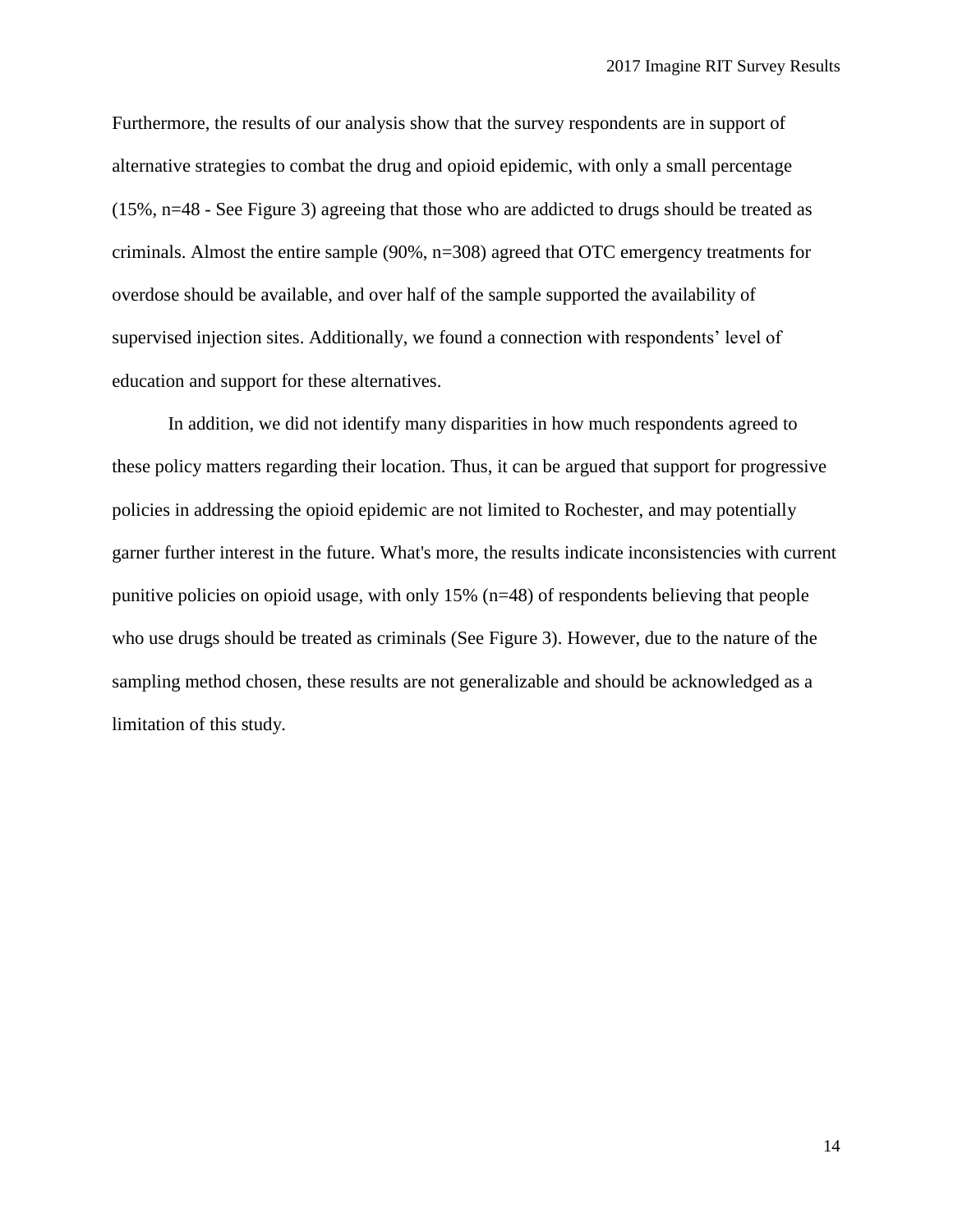#### **References**

Buntin-Mushock, C., Phillip, L., Moriyama, K., & Palmer, P. P. (2005). Age-dependent opioid

escalation in chronic pain patients. *Anesthesia & Analgesia*, *100*(6), 1740-1745.

- Drug addiction is an illness, not a crime. (2015). *CRC Health Group.* Retrieved from http://www.crchealth.com/addiction/drug-addiction-rehab/drug-addiction-rehab-2/home-2/addiction\_is\_illness/
- Gusovsky, D. (2016). Americans consume vast majority of the world's opioids. *CNBC.*  Retrieved from http://www.cnbc.com/2016/04/27/americans-consume-almost-all-of-theglobal-opioid-supply.html
- Hough, M., & Moxon, D. (1985). Dealing with offenders: popular opinion and the views of victims. *The Howard Journal of Crime and Justice*, *24*(3), 160-175.
- Injury prevention & control: opioid overdose. (2017). *Centers for Disease Control and Prevention.* Retrieved from https://www.cdc.gov/drugoverdose/index.html
- Keyes, K. M., Cerdá, M., Brady, J. E., Havens, J. R., & Galea, S. (2014). Understanding the rural–urban differences in nonmedical prescription opioid use and abuse in the United States. *American journal of public health*, *104*(2), e52-e59.
- Lopez, G. & Frostenson, S. (2017). How the opioid epidemic became America's worst drug crisis ever, in 15 maps and charts. *Vox*. Retrieved from https://www.vox.com/science-andhealth/2017/3/23/14987892/opioid-heroin-epidemic-charts
- Murthy, V. (2016). The opioid crisis: our solution. *Time*. Retrieved from <http://time.com/collection-post/4521562/2016-election-opioid-epidemic>
- "Opiate And Opioid Withdrawal: Medlineplus Medical Encyclopedia". *Medlineplus.gov*. N.p., 2017. Web.
- Spohn, C., & Holleran, D. (2002). The effect of imprisonment on recidivism rates of felony offenders: A focus on drug offenders. *Criminology*, *40*(2), 329-358.
- Stueck, W. (2011). The arguments for and against Vancouver's supervised injection site. *The Globe and Mail*. Retrieved from http://www.theglobeandmail.com/news/britishcolumbia/the-arguments-for-and-against-vancouvers-supervised-injectionsite/article596153
- Weller, C. (2016). 'Injection sites' could be the solution to America's heroin epidemic. *Business Insider.* Retrieved from http://www.businessinsider.com/a-radical-solution-to-americasheroin-epidemic-2016-3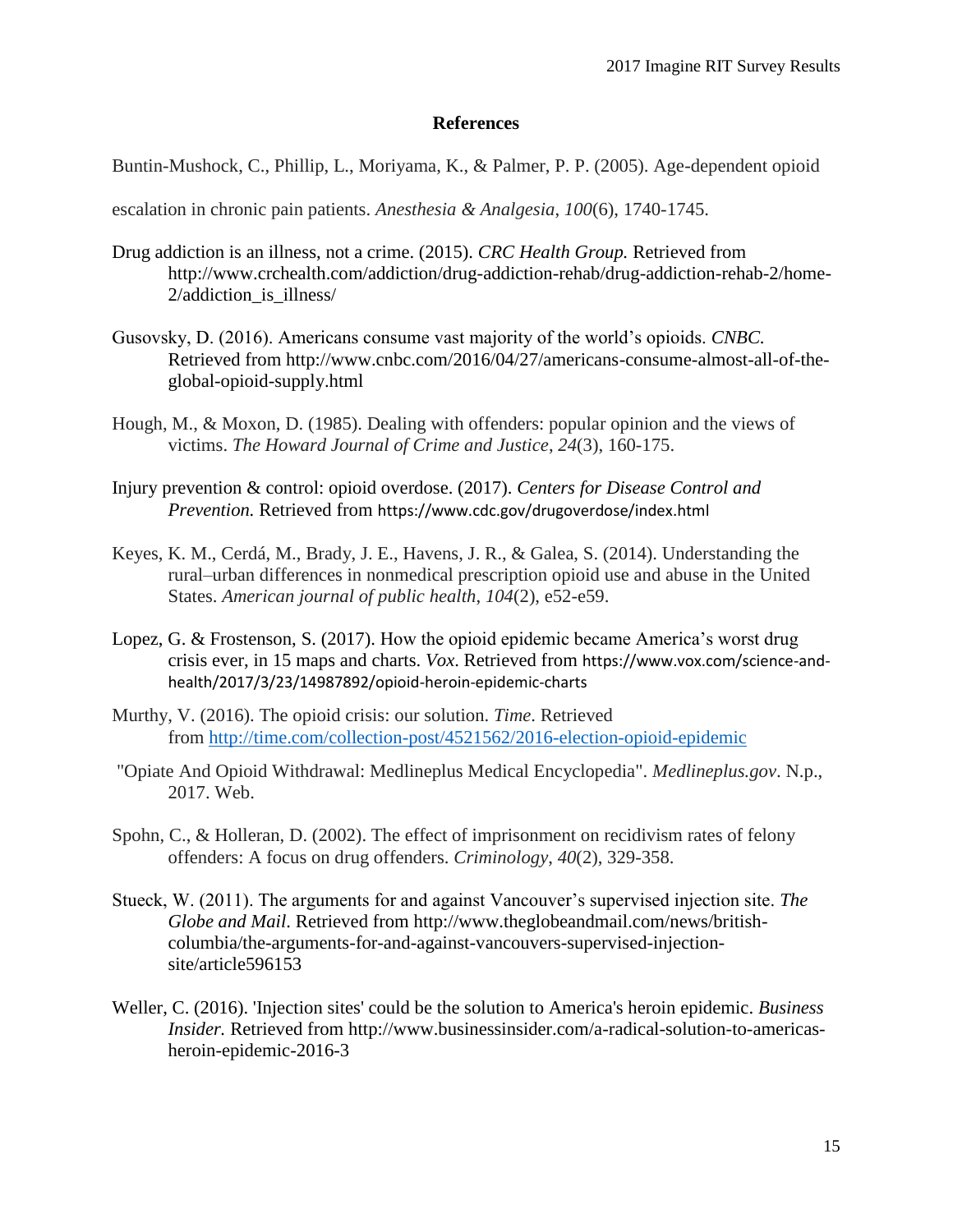White, N.D. (2015). Opioid abuse and overdose: prevention strategies. *American Journal of Lifestyle Medicine*, *9,* 412-415. Retrieved from http://journals.sagepub.com/doi/pdf/10.1177/1559827615598527

Wright, K. B. (2005). Researching Internet‐based populations: Advantages and disadvantages of

online survey research, online questionnaire authoring software packages, and web survey

services. *Journal of Computer*‐*Mediated Communication*, *10*(3), 00-00.